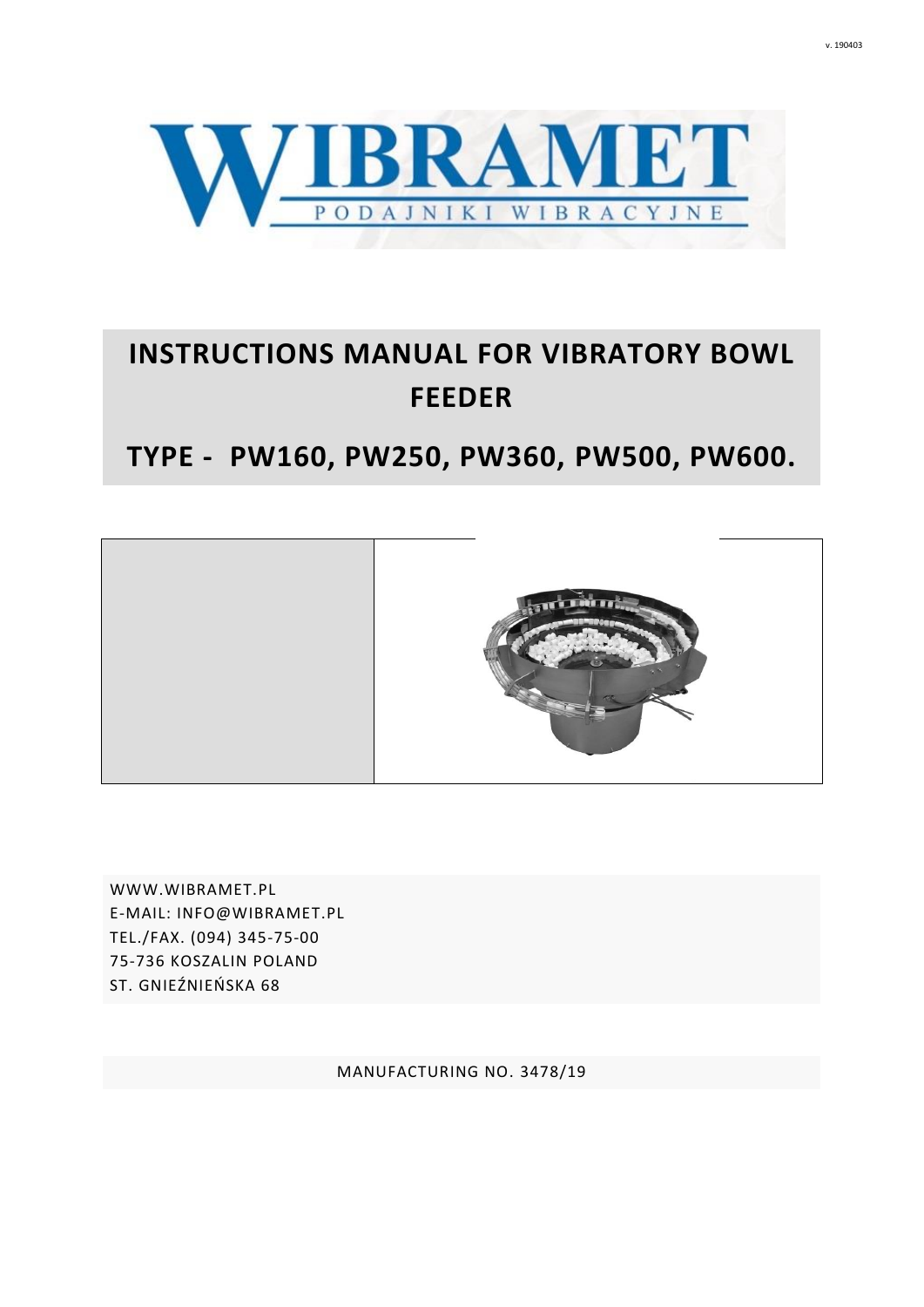

# **1. INTENDED USE**

Vibratory feeder is intended for feeding of oriented elements in automatic assembly, packing, control, machining stations etc.

The vibratory feeder makes an integral part of the stands.

Any elements that have been put in the feeder at random are led out singly in a clearly organised (oriented) way.

The device operates in normal ambient conditions within temperature range from +5 to +35°C.

# **2. WARNINGS**

2.1 Do not connect the feeder to the power supply network without proper supplying controller provided for this purpose.

**2.2** Do not pour any liquid on the feeder during its cleaning.

2.3 Any maintenance and repair operations should be done only if the power supply plug is taken out from the power supply network socket.

**2.4** Do not operate the feeder before it is set on rubber shock absorbers (7) located in the base.

**2.5** Do not used feeders in any explosive atmosphere.

**2.6** The electromagnetic field! People with fitted cardiac pacemakers have to keep distance of 0,5 meters from the vibratory feeder.

# **3. DESIGN DESCRIPTION**

Vibratory bowl feeder consist of following parts:

- Bowl
- Vibrator
- Controller

Following feeder versions are manufactured:

- Anti-clockwise,
- Clockwise,

The clockwise version provides clockwise motion of components during feeder operation.

Depending on the level on noise generated by the elements, feeders can be plastic clad or painted (both are polyurethane layers).

In particular cases (when noise exceeds 80dB or at customer's request) the feeder can be equipped with a noise absorbing cover.

Standard feeder has no component orienting traps.

Orienting traps, as well as noise-absorbing covers and polyurethane layers, can be made if specifically ordered.

The vibrator has a set of flat springs (steel or plastic) and electromagnet with adjustable gap.

Electronic controllers with step-less feed speed control are supplied in various versions depending on individual arrangements made with the customer.

#### **4. TECHNICAL DATA**

Dimensions of the bowl (1) have been given as standard.

Bowls with another dimensions or shapes can be made as agreed with customer, e.g. conical, stepped, cylindrical.

**WIBRAMET Piotr Sokołowski st. Gnieźnieńska 68 75-736 Koszalin POLAND NIP: 669-236-08-63**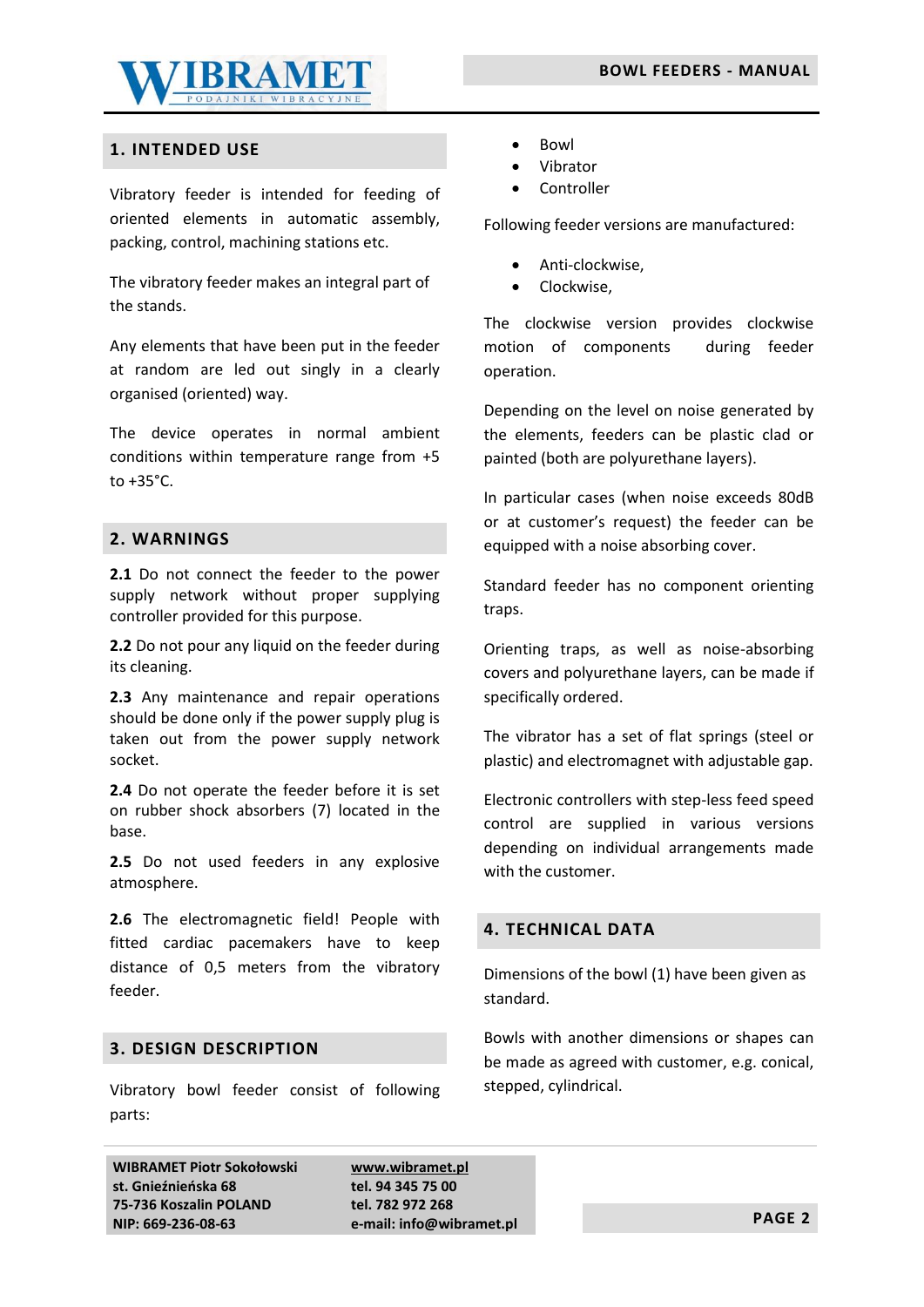

For standard feeder technical parameters see table no. 1.

# **5. OCCUPATIONAL HEALTH AND SAFETY**

It is prohibited to operate the feeder when the electromagnet guards are removed.

Remove the power supply plug from network before you remove the electromagnet guards or adjust the operating gap.

In the case of excessive noise, provide the feeder with a noise-absorbing cover.

Bowls are made from stainless steel.

Type of preparation and clean method like for stainless steel.

# **6. FEEDER STARTING**

- Screw shock absorbers (7), 3 pcs., into feeder cast iron base (they were removed for shipment).
- Connected the power supply cable with the controller (3). Connect the controller with the power supply network 230V/50Hz.
- Operate the controller in accordance with relevant instructions attached hereto.
- Using the central bolt screw the bowl tightly to the aluminium disk.

**WARNING!** Any possible adjustments of the orienting traps are individual features of each feeder and are provided separately as an attachment to these instructions manual as OPERATIONAL RECOMMENTADION.

# **7. CONTROLLERS**

Supply the feeders only from controllers intended for cooperation with vibratory feeders.

Preferred controllers are delivered with the feeder.

The controllers delivered may possess extensive functional options described in the manufacturer's instructions.

The frequency of supply vibrating feeder must be adjust to frequency of mechanical vibrations for each feeder type (see tab.1).

# **8. MAINTANCE**

The feeder has no lubricating points and requires no special maintenance during its operation.

In the event of occurrence of noise exceeding 70dB (without any elements in the bowl) or reduction of speed, please check:

- Size of "S" electromagnet operating gap (for recommended gap to be applied in given feeder type – see Table 1 Technical Data).
- Flat springs (5) fixing 3 pairs /tighten very strongly/.
- Operating springs  $(5)$  condition  $$ replace any broken spring.
- Fixing the bowl (1) with central bolt.
- Fixing the electromagnet cover (6) with hexagonal socket bolts.
- If the feeder is blocked through direct contact with the noise-absorbing covers or guiding rails (outlet track).
- Compatibility of vibrating frequency with power supply frequency (3000 1/min or 6000 1/min) according to the table 1.

**WIBRAMET Piotr Sokołowski st. Gnieźnieńska 68 75-736 Koszalin POLAND NIP: 669-236-08-63**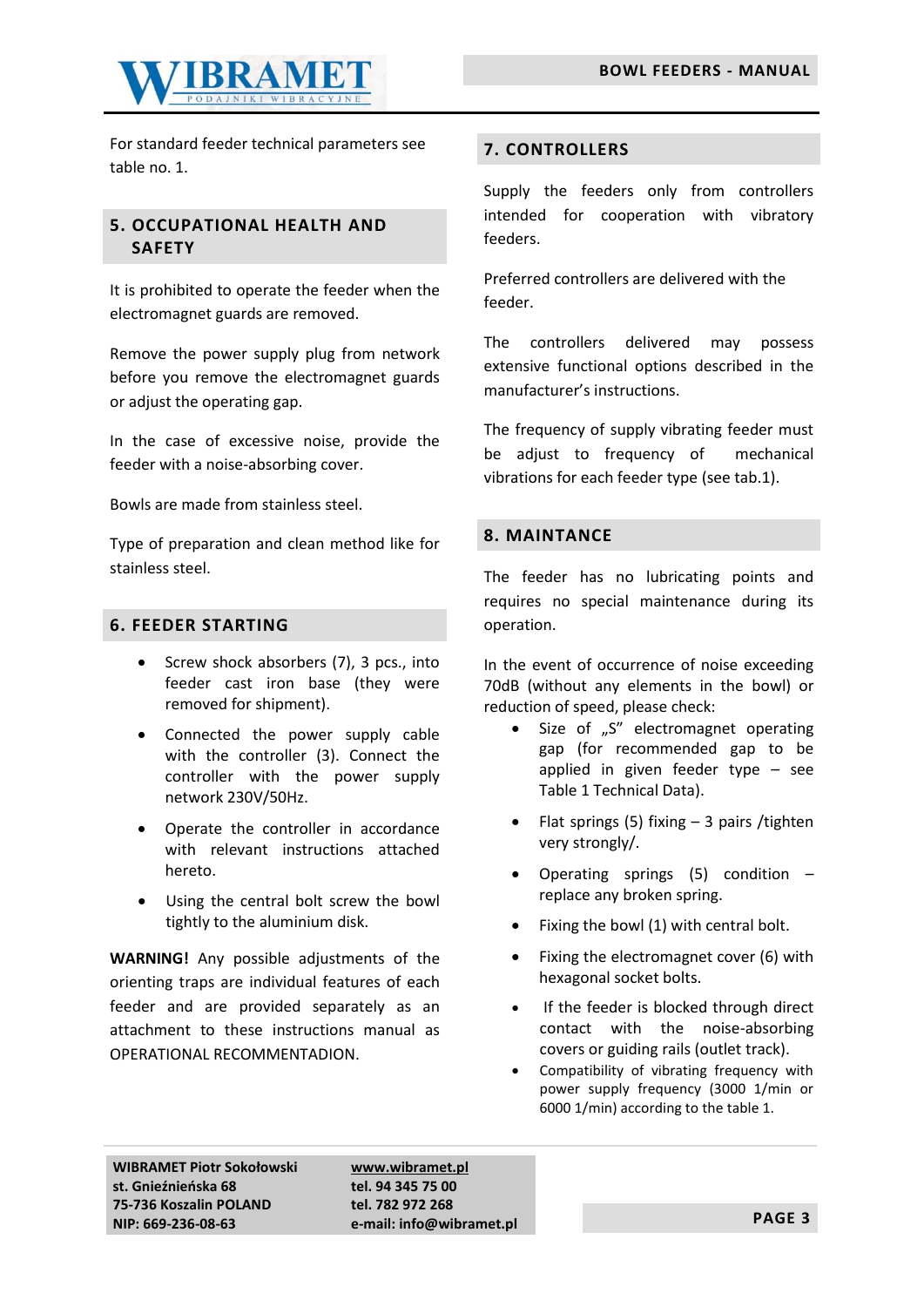

To check "S" operating gap size, spring fixing and their condition, please remove the electromagnet cover (6) by undoing hexagonal socket bolts, opening and moving the cover sideways.

The operating gap adjustments consist in raising or lowering 4 electromagnet fixing bolts. The gap is the same on each side.

❑ In the event of total absence of vibrations, please replace electromagnet coil or supplying controller.

In the case of supply the vibrating drive and the bowl, the system is regulated.

In the case of purchase only the vibrating drive (without bowl), it is necessary to adjust and regulate it to specific bowl. It means that, it is necessary to increase or decrease the number of flat springs (5) depending on needs. After adjusting of springs number, you must:

- Check the size of working gap and if it is needed, adjust it according to tab.1.
- Check the drive power consumption, it cannot be higher than the maximum value (see tab. 1).
- Check the speed of feeding.

After adjusting the number of springs (5) and after trial work (minimum 24 h) it is need to tighten the mounting screws and once again check the working gap (if it is necessary, adjust it).

#### **9. STORAGE AND TRANSPORT**

Transport the feeder on board any covered means of transport.

PW 160 and PW 250 feeders should be transported packed in carton box.

PW360, PW500 and PW600 feeders should be transported on a pallet with rubber shock absorbers (7) removed for transport purposes.

Fix the feeder on pallet at the removed shock absorbers position.

Keep the feeders in closed rooms to protected them against influence of weather conditions.

Ambient temperature: +5 to +35°C.

# **10. LIST OF DRAWINGS AND DOCUMENTS ATTACHED**

- **Drawing 1** vibrator.
- **Drawing 2**  vibratory feeder with bowl.
- **Table 1** standard technical parameters.
- **Table 2** list of important parts.
- Wiring diagram.
- EC Declaration of Conformity.

#### **11. SERVICE PROVIDED BY**

#### **"WIBRAMET Piotr Sokołowski** "

75-736 Koszalin st. Gnieźnieńska 68. POLAND Tel./fax. (094) 345- 75- 00 www.wibramet.pl e-mail:info@wibramet.pl

**WIBRAMET Piotr Sokołowski st. Gnieźnieńska 68 75-736 Koszalin POLAND NIP: 669-236-08-63**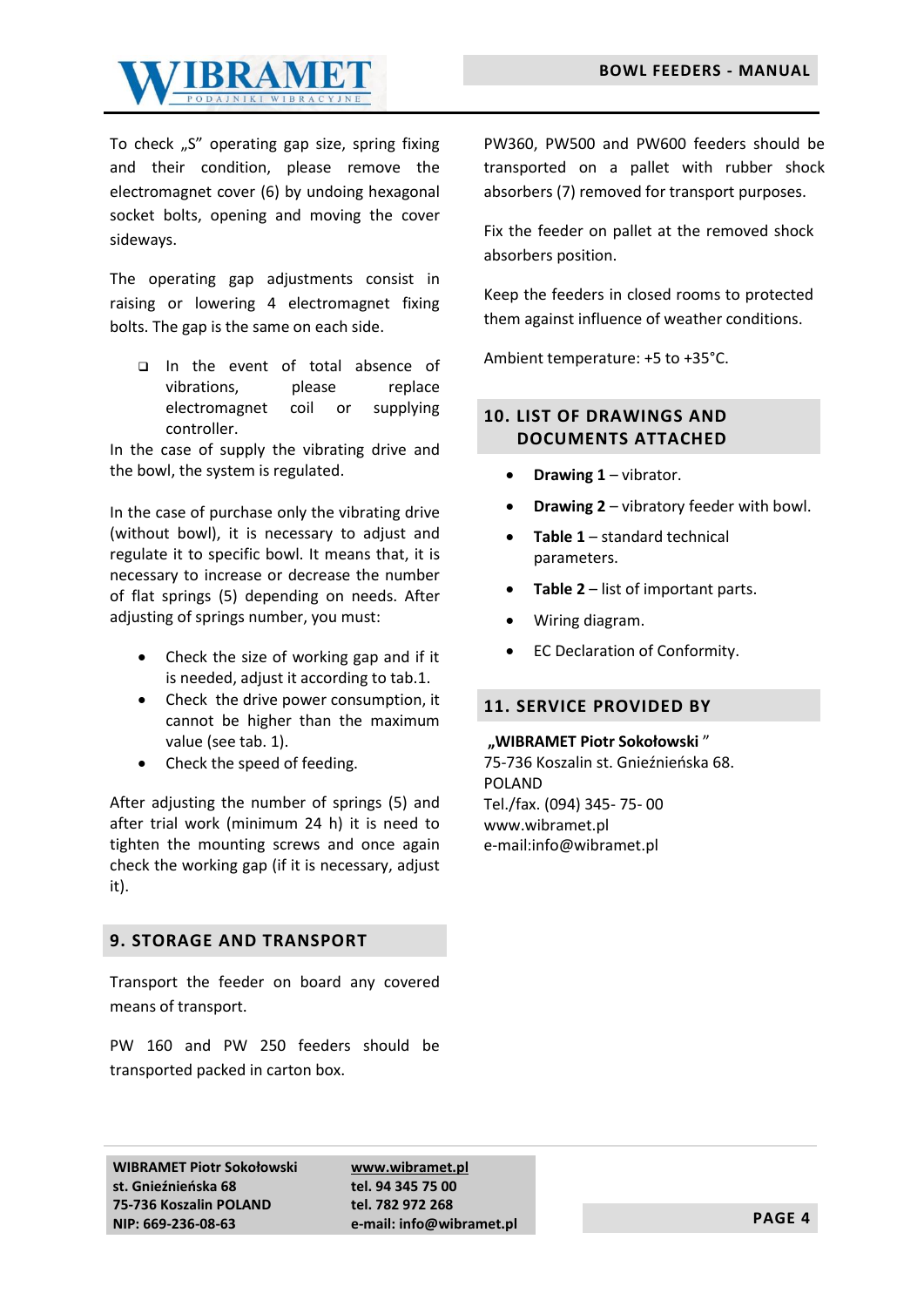

# **TAB.1.** STANDARD TECHNICAL PARAMETERS.

| <b>Characteristics</b>           | Unit                         | <b>PW 160</b>                 | <b>PW 250</b> | <b>PW 360</b>   | <b>PW 500</b>   | <b>PW 600</b> |
|----------------------------------|------------------------------|-------------------------------|---------------|-----------------|-----------------|---------------|
| <b>Feeder mass</b>               | kg                           | 6                             | 16            | 36              | 73              | 80            |
| Diameter D1                      | mm                           | 134                           | 210           | 320             | 460             | 460           |
| <b>Diameter D2</b>               | mm                           | 138                           | 207           | 290             | 390             | 390           |
| <b>Diameter D3</b>               | mm                           | Depends on type of bowl       |               |                 |                 |               |
| Diameter D4/D5                   | mm                           |                               |               |                 |                 |               |
| <b>Height H1</b>                 | mm                           | 137                           | 171           | 222             | 247             | 247           |
| <b>Height H2</b>                 | mm                           | Depends on type of bowl       |               |                 |                 |               |
| <b>Height H3</b>                 | mm                           |                               |               |                 |                 |               |
| <b>Mounting</b>                  |                              | Holes into bottom of absorber |               |                 |                 |               |
| <b>Mounting to table</b>         | $\overline{\phantom{a}}$     | 3xM4                          | 3xM6          | 3xM8            | 3xM8            | 3xM8          |
| <b>Central screw</b>             | $\qquad \qquad \blacksquare$ | M <sub>8</sub>                | M10           | M <sub>12</sub> | M <sub>16</sub> | M16           |
| <b>Maximum power consumption</b> | A                            | 0,1                           | 0,15          | 0,5             | 0,7             | 0,7           |
| Power max.                       | <b>VA</b>                    | 25                            | 30            | 120             | 160             | 160           |
| Max. length of component         | mm                           | 20                            | 32            | 55              | 80              | 110           |
| <b>Track width</b>               | mm                           | 10                            | 20            | 25              | 35              | 50            |
| <b>Power supply</b>              |                              | 230V/50Hz                     |               |                 |                 |               |
| <b>Operating gap S</b>           | mm                           | 0,3                           | 0,4           | 0,6             | 0,7             | 0,7           |
| <b>Vibrating frequency</b>       | 1/min                        | 6000                          | 6000          | 3000            | 3000            | 3000          |
| Noise level*                     | dB(A)                        | to 70*                        |               |                 |                 |               |

**\* - The noise level has been indicated for an empty feeder and without noise cover.**

#### **TAB.2.** IMPORTANT PARTS LIST.

| Drawing pos. | <b>Name</b>            | Qty.      |
|--------------|------------------------|-----------|
| 1.           | Bowl                   | 1         |
| 2.           | Cast iron base         |           |
| 3.           | Controller*            | 1         |
| 4.           | Electromagnet          |           |
| 5.           | Flat spring            | $3;6;9**$ |
| 6.           | Electromagnet cover    |           |
| 7.           | Absorber 45°Sh         | 3         |
| 8.           | Top base Al.           |           |
| 9.           | Noise cover            | 1         |
| 10.          | Central mounting screw |           |

**\* - The controller is not presented in the drawing 1 and 2, preferred controller has got own manual.**

**\*\* - Number of spring depends on chosen bowl and details of orientation.**

**WIBRAMET Piotr Sokołowski st. Gnieźnieńska 68 75-736 Koszalin POLAND NIP: 669-236-08-63**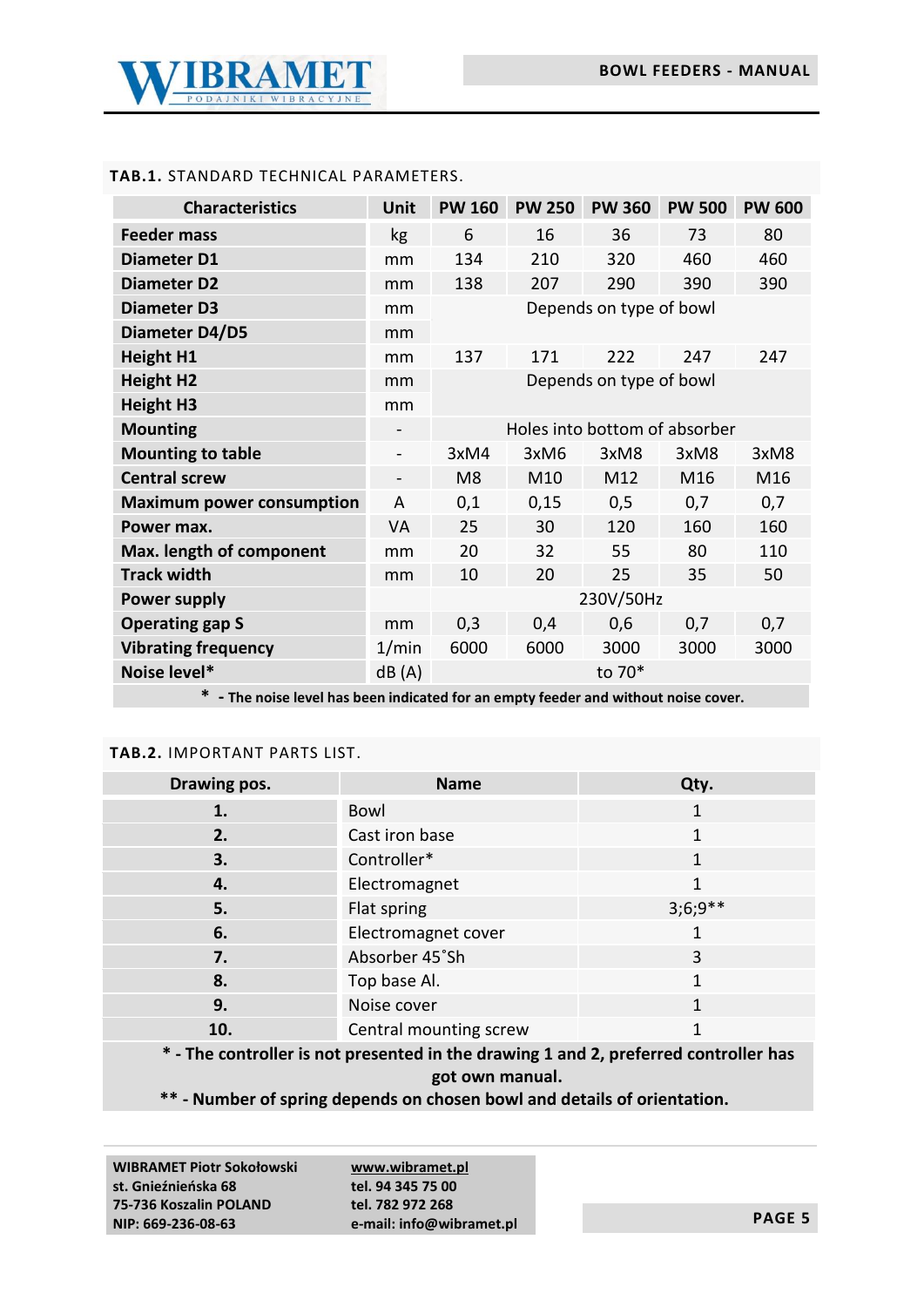



**WIBRAMET Piotr Sokołowski st. Gnieźnieńska 68 75-736 Koszalin POLAND NIP: 669-236-08-63**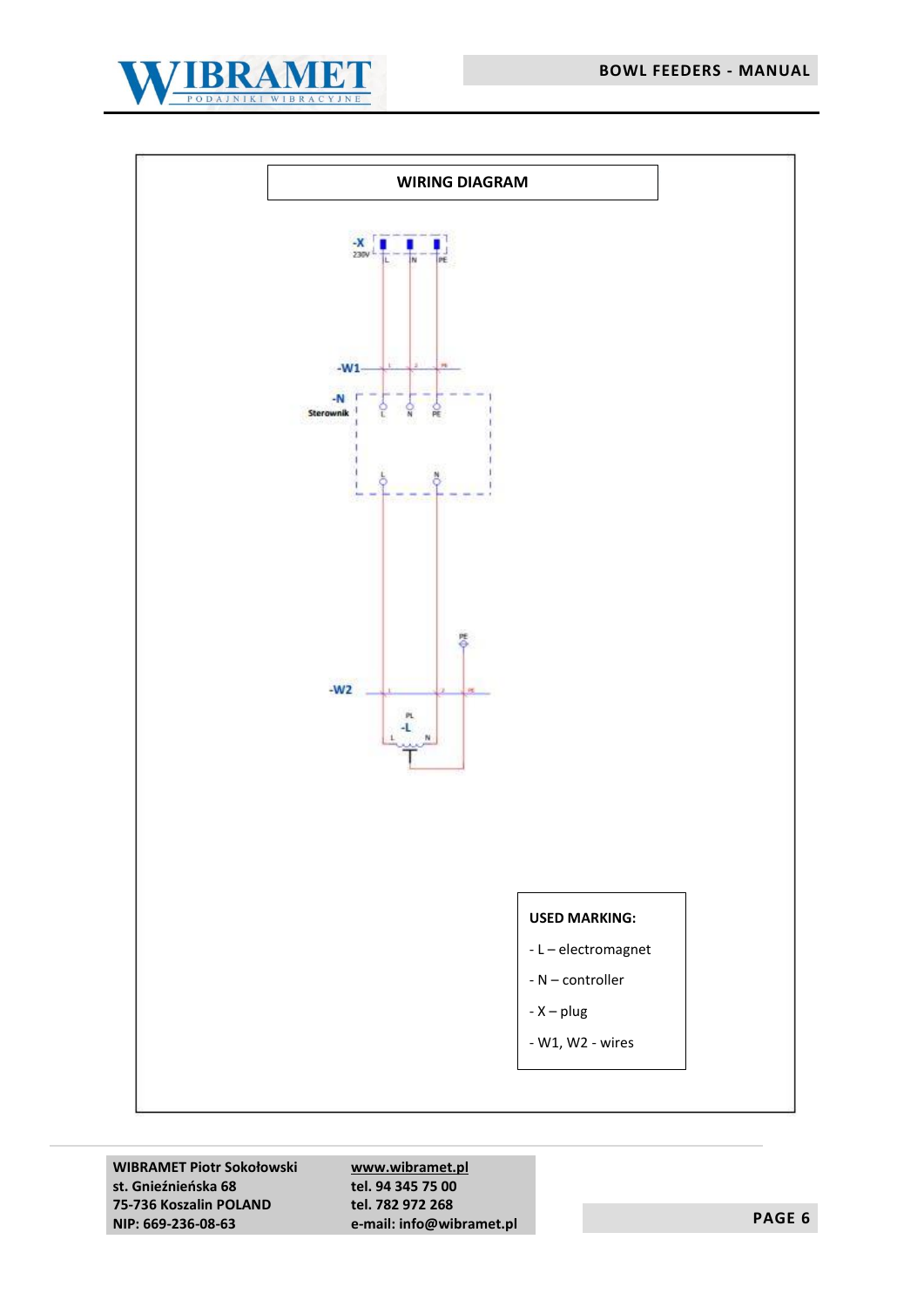

**DRAWING 1.** VIBRATING DRIVE UNIT TYPE PW.

**STRONA 7**